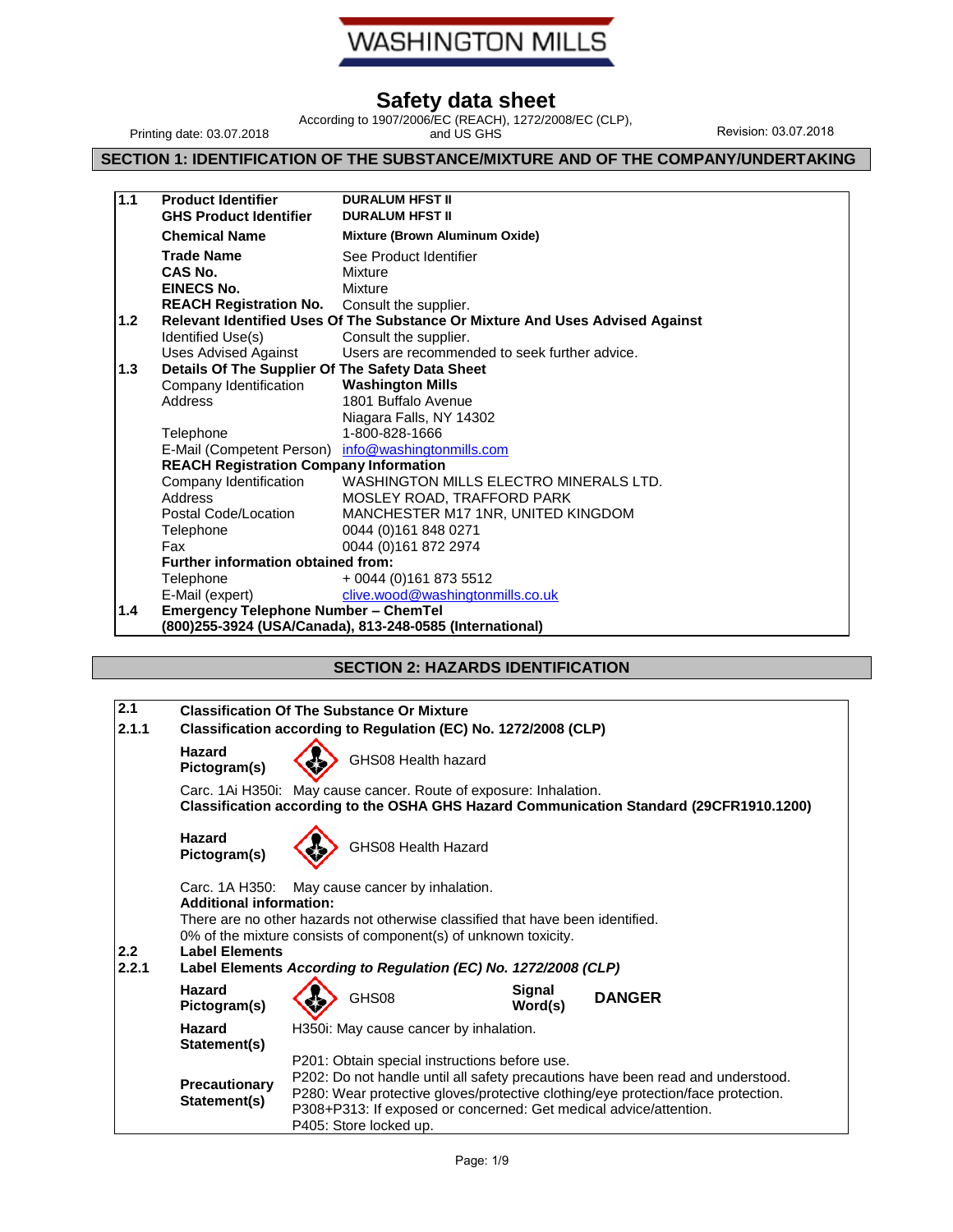

## **SECTION 3: COMPOSITION/INFORMATION ON INGREDIENTS**

| 3.2 Mixtures<br><b>Description:</b> Mixture of substances listed below with nonhazardous additions. |       |            |           |                           |      |                                                           |
|-----------------------------------------------------------------------------------------------------|-------|------------|-----------|---------------------------|------|-----------------------------------------------------------|
| Aluminum Oxide                                                                                      | >90   | 1344-28-1  | 215-691-6 | 01-2119529248-<br>35-XXXX | None | Substance with a<br>Community workplace<br>exposure limit |
| Quartz $(SiO2)$                                                                                     | $<$ 5 | 14808-60-7 | 238-878-4 | NA.                       |      | Substance with a<br>Community workplace<br>exposure limit |
| <b>Titanium Dioxide</b>                                                                             | $<$ 5 | 13463-67-7 | 236-675-5 | 01-2119489379-<br>17-XXXX | None | Substance with a<br>Community workplace<br>exposure limit |
| Calcium Oxide                                                                                       | $<$ 1 | 1305-78-8  | 215-138-9 | 01-2119862019-            | FE   | Eye Dam. 1, H318                                          |
|                                                                                                     |       |            |           | $36-XXX$                  |      | Skin Irrit. 2, H315;<br>STOT SE 3, H335                   |
| Magnesium Oxide                                                                                     | $<$ 1 | 1309-48-4  | 215-171-9 | <b>NA</b>                 | None | Substance with a<br>Community workplace<br>exposure limit |
| Zirconium Oxide                                                                                     | -1    | 1314-23-4  | 215-227-2 | 01-2119486976-<br>14-XXXX | None | Substance with a<br>Community workplace<br>exposure limit |

 $3.3$ **3.3 Additional Information:** The IARC listed titanium dioxide as pertaining to Group 2B: "possible carcinogenic to humans" based upon animal trials. According to the Titanium Dioxide Manufacturers Assocation and the Titanium Dioxide Stewardship Council, there is no evidence that titanium dioxide itself has toxic properties that would lead to cancer, nor that it presents a carcinogenic risk to humans at exposures experience in the workplace.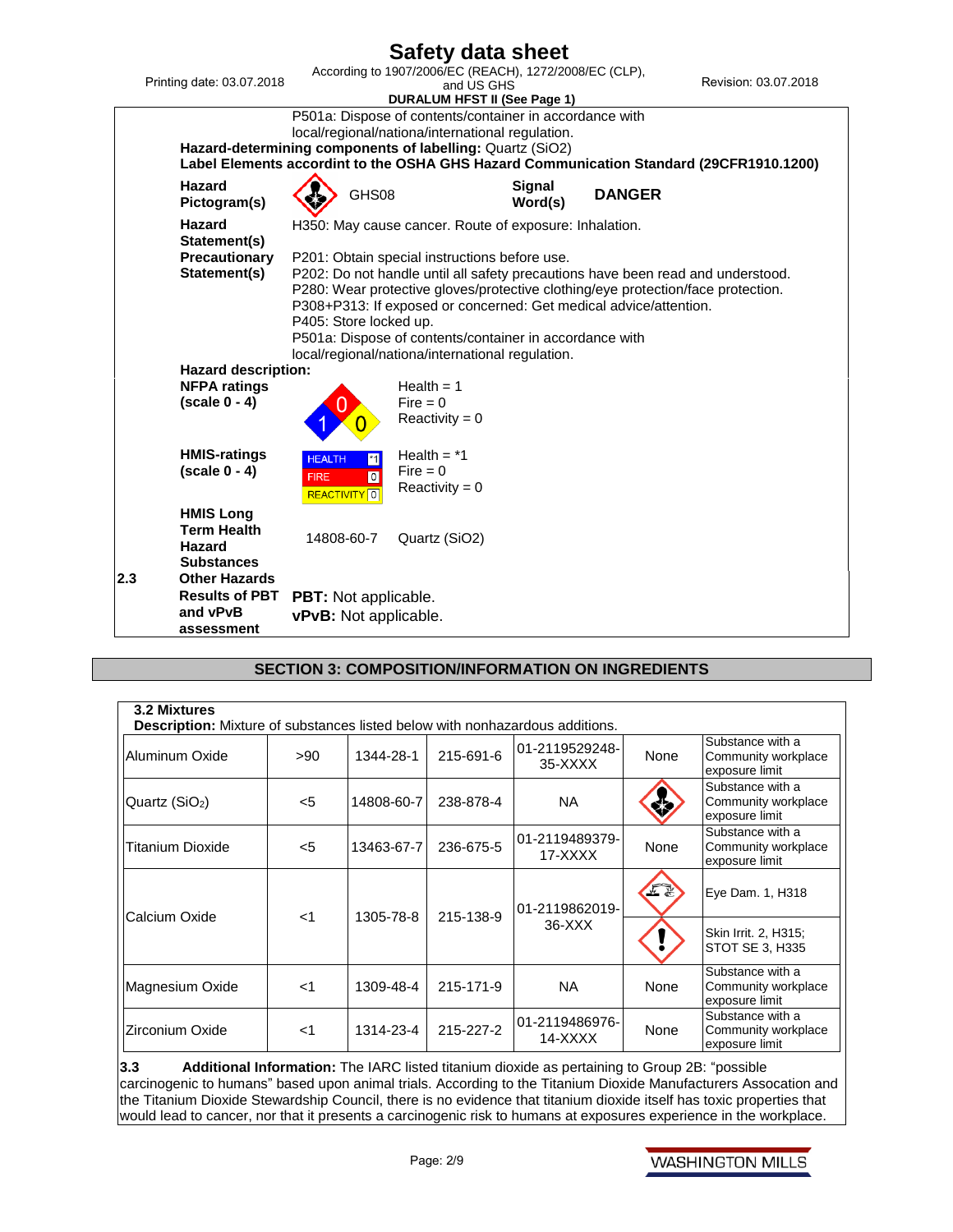Printing date: 03.07.2018

**DURALUM HFST II (See Page 1)**

According to 1907/2006/EC (REACH), 1272/2008/EC (CLP), 2018<br>and US GHS and US Revision: 03.07.2018

#### **SECTION 4: FIRST AID MEASURES**

| 4.1 | <b>Description of First Aid Measures</b>                                                                        |                                                                                                                                    |
|-----|-----------------------------------------------------------------------------------------------------------------|------------------------------------------------------------------------------------------------------------------------------------|
|     | <b>General Information:</b>                                                                                     | Take affected persons out into the fresh air.                                                                                      |
|     | <b>After Inhalation:</b>                                                                                        | Provide oxygen treatment if affected person has difficulty breathing. Supply fresh<br>air; consult doctor in case of complaints.   |
|     | <b>After Skin Contact:</b>                                                                                      | Brush off loose particles from skin. If skin irritation is experienced, consult a doctor.<br>Wash with soap and water.             |
|     | <b>After Eye Contact:</b>                                                                                       | Remove contact lenses if worn. Rinse opened eye for several minutes under<br>running water. If symptoms persist, consult a doctor. |
|     | <b>After Swallowing:</b>                                                                                        | Rinse out mouth and then drink plenty of water. Do not induce vomiting; call for<br>medical help immediately.                      |
| 4.2 | <b>Most Important</b><br><b>Symptoms And</b><br><b>Effects, Both Acute</b><br><b>And Delayed</b>                | Coughing, breathing difficulty.                                                                                                    |
|     | <b>Hazards</b>                                                                                                  | May cause cancer. Route of exposure: Inhalative. Route of exposure: Inhalative.                                                    |
| 4.3 | <b>Indication Of The</b><br><b>Immediate Medical</b><br><b>Attention And Special</b><br><b>Treatment Needed</b> | No further relevant information available.                                                                                         |

## **SECTION 5: FIRE-FIGHTING MEASURES**

| 5.1 | <b>Extinguishing Media</b>      |                                                                                |
|-----|---------------------------------|--------------------------------------------------------------------------------|
|     | Suitable Extinguishing          | Use fire extinguishing methods suitable to surrounding conditions.             |
|     | Media                           |                                                                                |
|     | Unsuitable Extinguishing        | None.                                                                          |
|     | Media                           |                                                                                |
| 5.2 | <b>Special Hazards Arising</b>  | No further relevant information available.                                     |
|     | <b>From The Substance Or</b>    |                                                                                |
|     | <b>Mixture</b>                  |                                                                                |
| 5.3 | <b>Advice for Fire-Fighters</b> | Wear self-contained respiratory protective device. Wear fully protective suit. |
|     | <b>Additional Information</b>   | No further relevant information available.                                     |
|     |                                 |                                                                                |

### **SECTION 6: ACCIDENTAL RELEASE MEASURES**

| 6.1 | <b>Personal Precautions,</b>       | Ensure adequate ventilation. Avoid formation of dust. Use respiratory |
|-----|------------------------------------|-----------------------------------------------------------------------|
|     | <b>Protective Equipment And</b>    | protective device against the effects of dust. Wear protective        |
|     | <b>Emergency Procedures</b>        | equipment. Keep unprotected persons away.                             |
| 6.2 | <b>Environmental Precautions</b>   | Damp down dust with water spray.                                      |
| 6.3 | <b>Methods And Material For</b>    | Pick up mechanically. Dispose contaminated material as waste          |
|     | <b>Containment And Cleaning Up</b> | according to item 13.                                                 |
| 6.4 | <b>Reference To Other Sections</b> | See Section 7 for information on safe handling.                       |
|     |                                    | See Section 8 for information on personal protection equipment.       |
|     |                                    | See Section 13 for disposal information.                              |

## **SECTION 7: HANDLING AND STORAGE**

| 17.1 | <b>Handling</b>                                                | <b>Precautions For Safe</b> Prevent formation of dust. Do not dry clean dust covered objects and floors. Wash<br>thoroughly with plenty of water. Any unavoidable deposit of dust must be regularly<br>removed. Use only in well ventilated areas. |
|------|----------------------------------------------------------------|----------------------------------------------------------------------------------------------------------------------------------------------------------------------------------------------------------------------------------------------------|
|      | <b>Information About</b><br>Fire – and explosion<br>protection | No special measures required.                                                                                                                                                                                                                      |

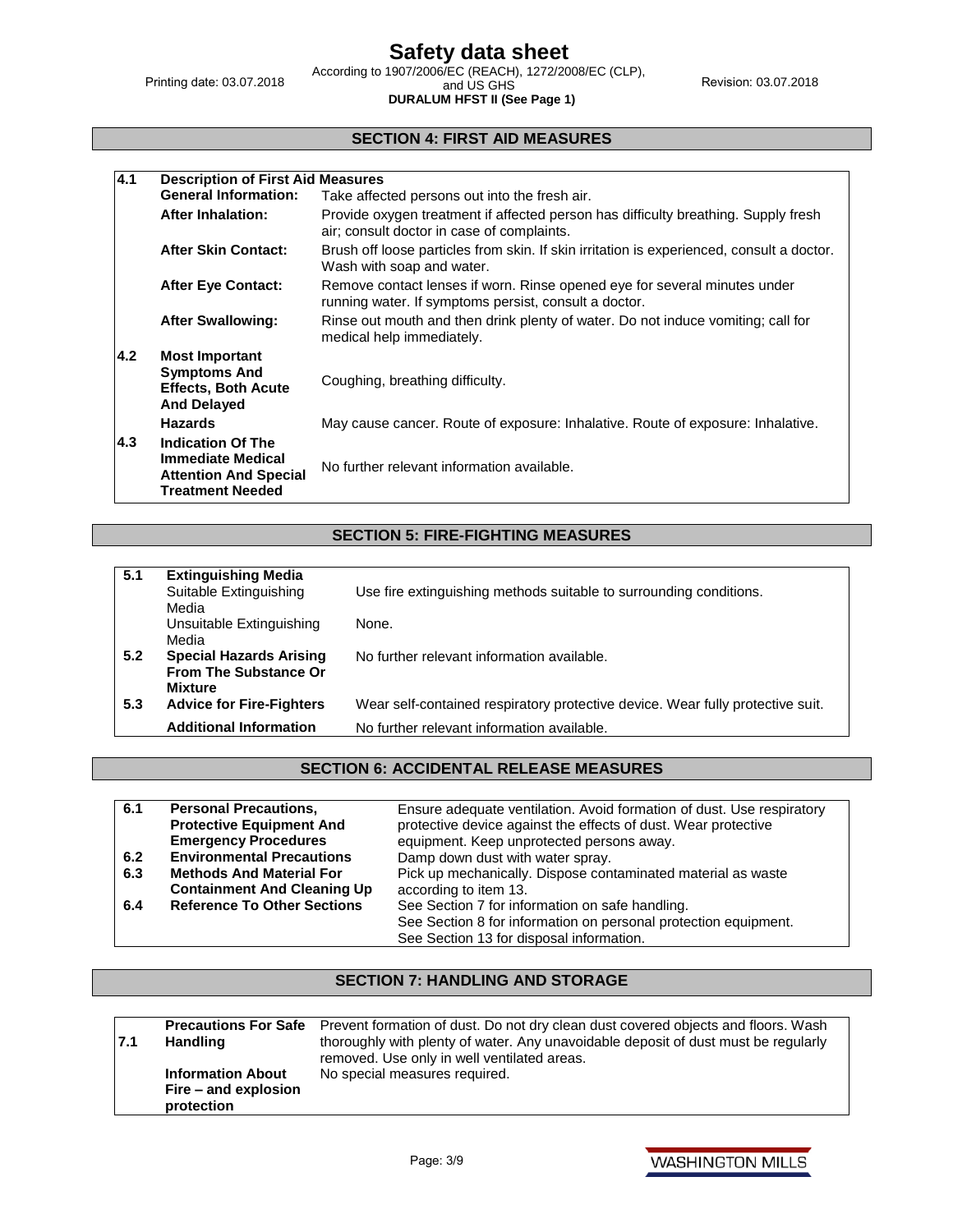Printing date: 03.07.2018

## **DURALUM HFST II (See Page 1)**

| 7.2 |                            | <b>Conditions For Safe Storage, Including Any Incompatibilities:</b> |
|-----|----------------------------|----------------------------------------------------------------------|
|     | Requirements to be         | No special requirements.                                             |
|     | <b>Met by Storerooms</b>   |                                                                      |
|     | and Receptacles:           |                                                                      |
|     | <b>Information About</b>   | Store away from oxidizing agents. Store away from foodstuffs.        |
|     | <b>Storage in One</b>      |                                                                      |
|     | <b>Common Storage</b>      |                                                                      |
|     | <b>Facility:</b>           |                                                                      |
|     | <b>Further information</b> | None.                                                                |
|     | about storage              |                                                                      |
|     | conditions:                |                                                                      |
| 7.3 | Specific End Use(s)        | No further relevant information available.                           |

### **SECTION 8: EXPOSURE CONTROLS/PERSONAL PROTECTION**

| Ingredients with limit values that require monitoring at the workplace: |            |                            |                                                                                                  |
|-------------------------------------------------------------------------|------------|----------------------------|--------------------------------------------------------------------------------------------------|
|                                                                         |            | EL (Canada)                | Long-term value: 1,0 mg/m <sup>3</sup><br>respirable, as Al                                      |
|                                                                         |            | EV (Canada)                | Long-term value: 10 mg/m <sup>3</sup><br>total dust                                              |
|                                                                         |            | <b>WEL</b> (Great Britain) | Long-term value: 10* 4** mg/m <sup>3</sup><br>*inhalable dust **respirable dust                  |
| Aluminum Oxide                                                          | 1344-28-1  | OEL (Ireland)              | Long-term value: 10* 4** mg/m <sup>3</sup><br>*total inhalable **respirable dust                 |
|                                                                         |            | PEL (USA)                  | Long-term value: 15*; 5** mg/m <sup>3</sup><br>*Total dust; ** Respirable fraction               |
|                                                                         |            | REL (USA)                  | Long-term value: 10* 5** mg/m <sup>3</sup><br>as Al*Total dust**Respirable/pyro powd./welding f. |
|                                                                         |            | TLV (USA)                  | Long-term value: 1* mg/m <sup>3</sup><br>as AI; *as respirable fraction                          |
|                                                                         |            | BOELV (EU)                 | Long-term value: 0,1* mg/m <sup>3</sup><br>*respirable fraction                                  |
|                                                                         |            | EL (Canada)                | Long-term value: 0,025 mg/m <sup>3</sup><br>ACGIH A2; IARC 1                                     |
|                                                                         |            | EV (Canada)                | Long-term value: 0,10* mg/m <sup>3</sup><br>*respirable fraction                                 |
| Quartz (SiO2)                                                           | 60676-86-0 | <b>WEL</b> (Great Britain) | Long-term value: 0,1 mg/m <sup>3</sup><br>respirable dust, averaged over 8 hours                 |
|                                                                         |            | OEL (Ireland)              | Long-term value: 0,1 mg/m <sup>3</sup>                                                           |
|                                                                         |            | PEL (USA)                  | Long-term value: 0,05* mg/m <sup>3</sup><br>*resp. dust; 30mg/m3/%SiO2+2                         |
|                                                                         |            | REL (USA)                  | Long-term value: 0,05* mg/m <sup>3</sup><br>*respirable dust; See Pocket Guide App. A            |
|                                                                         |            | TLV (USA)                  | Long-term value: 0,025* mg/m <sup>3</sup><br>*as respirable fraction                             |
|                                                                         |            | EL (Canada)                | Long-term value: 10* 3** mg/m <sup>3</sup><br>*total dust;**respirable fraction; IARC 2B         |
|                                                                         |            | EV (Canada)                | Long-term value: 10 mg/m <sup>3</sup><br>total dust                                              |
| Titanium Dioxide                                                        | 13463-67-7 | <b>WEL</b> (Great Britain) | Long-term value: 10* 4** mg/m <sup>3</sup><br>*total inhalable **respirable                      |
|                                                                         |            | OEL (Ireland)              | Long-term value: 10* 4** mg/m <sup>3</sup><br>*total inhalable **respirable dust                 |
|                                                                         |            | PEL (USA)                  | Long-term value: 15* mg/m <sup>3</sup><br>*total dust                                            |
|                                                                         |            | REL (USA)                  | See Pocket Guide App. A                                                                          |
|                                                                         |            | TLV (USA)                  | Long-term value: 10 mg/m <sup>3</sup>                                                            |
| Calcium Oxide                                                           | 1305-78-8  | <b>IOELV (EU)</b>          | Short-term value: 4 mg/m <sup>3</sup>                                                            |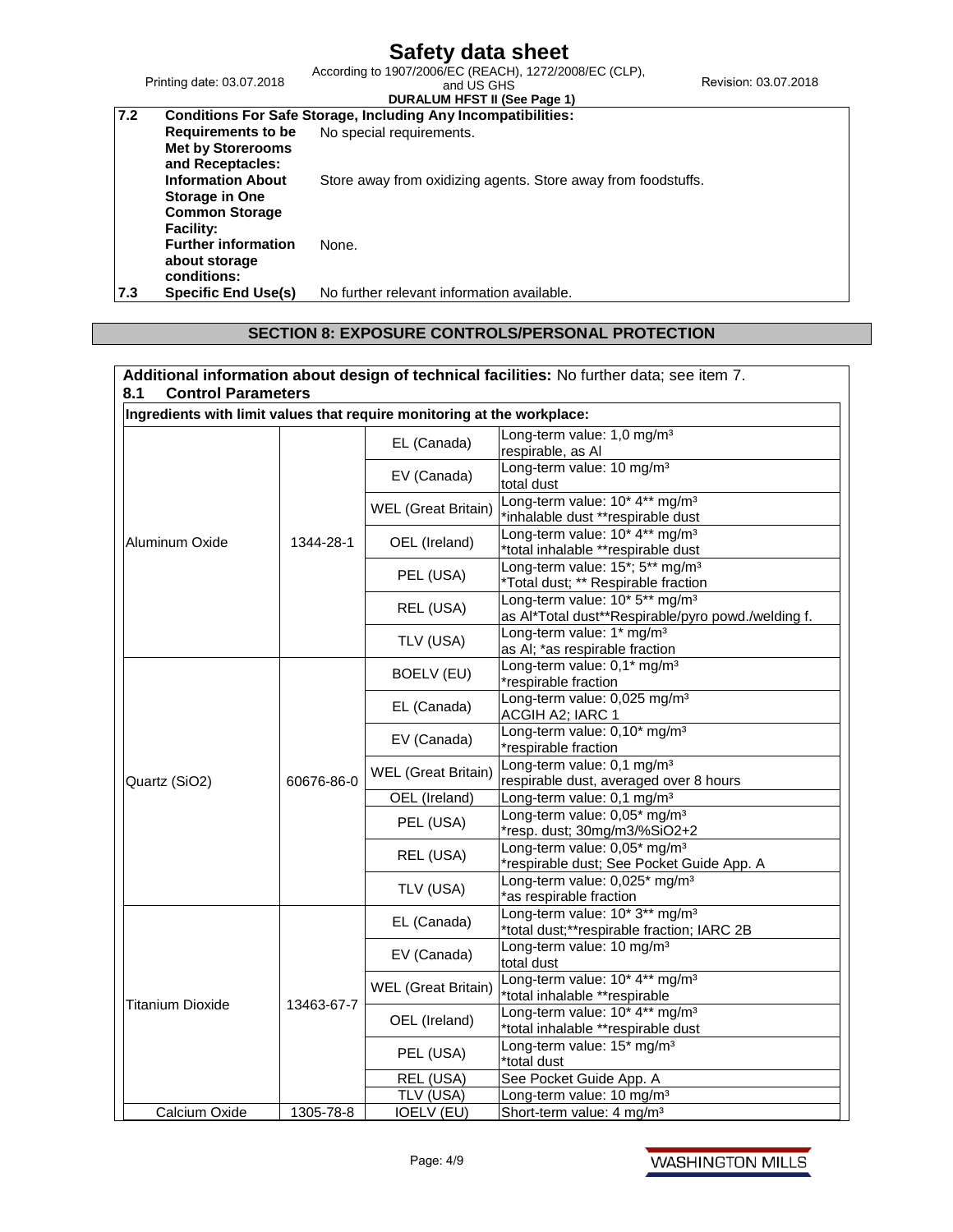According to 1907/2006/EC (REACH), 1272/2008/EC (CLP), 2018<br>and US GHS and US Revision: 03.07.2018

| Printing date: 03.07.2018                                                      |           | According to 1907/2006/EC (REACH), 1272/2008/EC (CLP),<br>and US GHS<br><b>DURALUM HFST II (See Page 1)</b> | Revision: 03.07.2018                                                      |  |  |
|--------------------------------------------------------------------------------|-----------|-------------------------------------------------------------------------------------------------------------|---------------------------------------------------------------------------|--|--|
|                                                                                |           |                                                                                                             | Long-term value: 1 mg/m <sup>3</sup>                                      |  |  |
|                                                                                |           |                                                                                                             | Respirable fraction                                                       |  |  |
|                                                                                |           | EL (Canada)                                                                                                 | Long-term value: 2 mg/m <sup>3</sup>                                      |  |  |
|                                                                                |           | EV(Canada)                                                                                                  | Long-term value: 2 mg/m <sup>3</sup>                                      |  |  |
|                                                                                |           | WEL (Great Britain)                                                                                         |                                                                           |  |  |
|                                                                                |           |                                                                                                             | Long-term value: 2 mg/m <sup>3</sup>                                      |  |  |
|                                                                                |           | OEL (Ireland)                                                                                               | Long-term value: 2 mg/m <sup>3</sup>                                      |  |  |
|                                                                                |           | PEL (USA)                                                                                                   | Long-term value: 5 mg/m <sup>3</sup>                                      |  |  |
|                                                                                |           | REL (USA)                                                                                                   | Long-term value: 2 mg/m <sup>3</sup>                                      |  |  |
|                                                                                |           | TLV(USA)                                                                                                    | Long-term value: 2 mg/m <sup>3</sup>                                      |  |  |
|                                                                                |           |                                                                                                             | Short-term value: 10** mg/m <sup>3</sup>                                  |  |  |
|                                                                                |           | EL (Canada)                                                                                                 | Long-term value: 10* 3** mg/m <sup>3</sup>                                |  |  |
|                                                                                |           |                                                                                                             | *inhalable fume;**respirable dust and fume                                |  |  |
|                                                                                |           |                                                                                                             | Long-term value: 10 mg/m <sup>3</sup>                                     |  |  |
|                                                                                |           | EV (Canada)                                                                                                 | inhalable                                                                 |  |  |
|                                                                                |           |                                                                                                             | Long-term value: 10* 4** mg/m <sup>3</sup>                                |  |  |
|                                                                                |           | WEL (Great Britain)                                                                                         | (as Mg) *inhalable dust **fume and respirable dust                        |  |  |
| Magnesium Oxide                                                                | 1309-48-4 |                                                                                                             | Short-term value: 10** mg/m <sup>3</sup>                                  |  |  |
|                                                                                |           |                                                                                                             | Long-term value: 4* 5** 10*** mg/m <sup>3</sup>                           |  |  |
|                                                                                |           | OEL (Ireland)                                                                                               |                                                                           |  |  |
|                                                                                |           |                                                                                                             | *respirable dust **fume ***total inhalable dust                           |  |  |
|                                                                                |           | PEL (USA)                                                                                                   | Long-term value: 15* mg/m <sup>3</sup>                                    |  |  |
|                                                                                |           |                                                                                                             | fume; *total particulate                                                  |  |  |
|                                                                                |           | TLV (USA)                                                                                                   | Long-term value: 10* mg/m <sup>3</sup>                                    |  |  |
|                                                                                |           |                                                                                                             | *as inhalable fraction                                                    |  |  |
|                                                                                |           |                                                                                                             | Short-term value: 10 mg/m <sup>3</sup>                                    |  |  |
|                                                                                |           | EL (Canada)                                                                                                 | Long-term value: 5 mg/m <sup>3</sup>                                      |  |  |
|                                                                                |           |                                                                                                             | as Zr                                                                     |  |  |
|                                                                                |           | <b>WEL</b> (Great Britain)                                                                                  | Short-term value: 10 mg/m <sup>3</sup>                                    |  |  |
|                                                                                |           |                                                                                                             | Long-term value: 5 mg/m <sup>3</sup>                                      |  |  |
|                                                                                |           |                                                                                                             | as Zr                                                                     |  |  |
|                                                                                |           |                                                                                                             | Short-term value: 10 mg/m <sup>3</sup>                                    |  |  |
|                                                                                |           | OEL (Ireland)                                                                                               | Long-term value: 5 mg/m <sup>3</sup>                                      |  |  |
|                                                                                |           |                                                                                                             | as Zr                                                                     |  |  |
|                                                                                |           |                                                                                                             | Short-term value: 10 mg/m <sup>3</sup>                                    |  |  |
|                                                                                |           | PEL (USA)                                                                                                   | Long-term value: 5 mg/m <sup>3</sup>                                      |  |  |
|                                                                                |           |                                                                                                             | as Zr                                                                     |  |  |
| Zirconium Oxide                                                                | 1314-23-4 |                                                                                                             |                                                                           |  |  |
|                                                                                |           | REL (USA)                                                                                                   | Short-term value: 10 mg/m <sup>3</sup>                                    |  |  |
|                                                                                |           |                                                                                                             | Long-term value: 5 mg/m <sup>3</sup>                                      |  |  |
|                                                                                |           |                                                                                                             | as Zr                                                                     |  |  |
|                                                                                |           |                                                                                                             | Short-term value: 10 mg/m <sup>3</sup>                                    |  |  |
|                                                                                |           | TLV (USA)                                                                                                   | Long-term value: 5 mg/m <sup>3</sup>                                      |  |  |
|                                                                                |           |                                                                                                             | as Zr                                                                     |  |  |
|                                                                                |           |                                                                                                             | Short-term value: 10** mg/m <sup>3</sup>                                  |  |  |
|                                                                                |           | EL (Canada)                                                                                                 | Long-term value: 5* 10*** 3**** mg/m <sup>3</sup>                         |  |  |
|                                                                                |           |                                                                                                             | *dust & fume ** fume; Rouge: ***total dust ****resp.                      |  |  |
|                                                                                |           | EV (Canada)                                                                                                 | Long-term value: $5*10**$ mg/m <sup>3</sup>                               |  |  |
|                                                                                |           |                                                                                                             | *respirable, including Rouge; **total dust                                |  |  |
|                                                                                |           | Additional information: The lists valid during the making were used as basis.                               |                                                                           |  |  |
| <b>8.2 Exposure Controls</b>                                                   |           |                                                                                                             |                                                                           |  |  |
|                                                                                |           |                                                                                                             |                                                                           |  |  |
| Personal protective equipment:                                                 |           |                                                                                                             |                                                                           |  |  |
| <b>General protective and hygienic measures:</b>                               |           |                                                                                                             |                                                                           |  |  |
| 8.2<br><b>Exposure Controls</b>                                                |           |                                                                                                             |                                                                           |  |  |
| 8.2.2<br><b>Personal Protective Equipment:</b>                                 |           |                                                                                                             |                                                                           |  |  |
| General<br>The usual precautionary measures are to be adhered to when handling |           |                                                                                                             |                                                                           |  |  |
| protective and                                                                 |           |                                                                                                             | chemicals. Keep away from foodstuffs, beverages and feed. Wash hands      |  |  |
|                                                                                |           |                                                                                                             |                                                                           |  |  |
| hygienic                                                                       |           |                                                                                                             | before breaks and at the end of work. Avoid contact with the eyes. Do not |  |  |
| measures:                                                                      |           | inhale dust / smoke / mist.                                                                                 |                                                                           |  |  |
| <b>Respiratory</b>                                                             |           |                                                                                                             | Wear appropriate NIOSH or EU approved respirator when ventilation is      |  |  |
|                                                                                |           |                                                                                                             | inadequate and occupational exposure limits are exceeded.                 |  |  |
| <b>Protection</b>                                                              |           |                                                                                                             |                                                                           |  |  |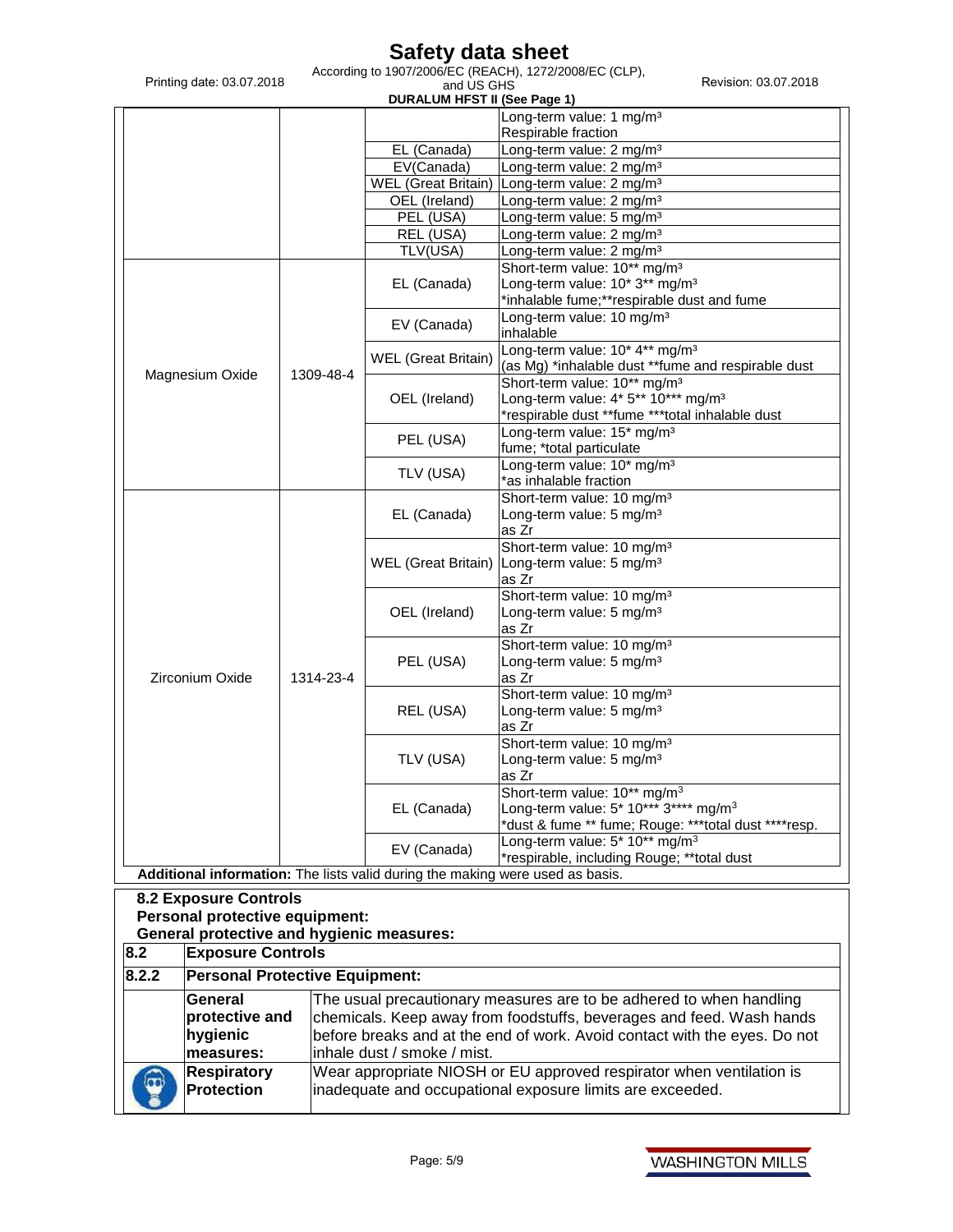According to 1907/2006/EC (REACH), 1272/2008/EC (CLP), 2018<br>and US GHS and US Revision: 03.07.2018

Printing date: 03.07.2018

|                                                                             | <b>DURALUM HFST II (See Page 1)</b>                                                      |
|-----------------------------------------------------------------------------|------------------------------------------------------------------------------------------|
| <b>Eye Protection</b>                                                       | Wear safety glasses.                                                                     |
| <b>Protection of</b><br><b>Hands</b>                                        | Wear protective gloves.                                                                  |
|                                                                             | Body Protection Not required under normal conditions of use.                             |
| <b>Limitation and</b><br>supervision of<br>exposure into<br>the environment | No further relevant information available.                                               |
| <b>Risk</b><br>Management<br><b>Measures</b>                                | No further relevant information available. See Section 7 for additional<br>linformation. |

## **SECTION 9: PHYSICAL AND CHEMICAL PROPERTIES**

| 9.1 | <b>Information On Basic Physical And Chemical Properties</b> |                        |                                                          |                     |  |
|-----|--------------------------------------------------------------|------------------------|----------------------------------------------------------|---------------------|--|
|     | Appearance                                                   | Solid granular product | Color                                                    | Brown / Grey        |  |
|     | Odor                                                         | Odorless               | Odor Threshold (ppm)                                     | Not available       |  |
|     | Melting Point (°C) /<br>Freezing Point (°C)                  | Not available          | Boiling Point/Boiling Range (°C)                         | Not available       |  |
|     | Flash Point (°C)                                             | No Data                | <b>Explosive Limit Ranges</b>                            | Not available       |  |
|     | Auto Ignition<br>Temperature (°C)                            | Not available          | Decomposition Temperature (°C)                           | 4892 ° F / 2700 ° C |  |
|     | <b>Explosive Properties</b>                                  | None                   | <b>Oxidizing Properties</b>                              | Not available       |  |
|     | Flammability (Solid, Gas)                                    | Not available          | Ph (Value)                                               | Not available       |  |
|     | <b>Evaporation Rate</b>                                      | N/A                    | Vapor Pressure (mm Hg)                                   | Not available       |  |
|     | Vapor Density (Air=1)                                        | N/A                    | Density (g/ml)                                           | Not available       |  |
|     | Solubility (Water)                                           | Insoluble              | Solubility (Other)                                       | Not available       |  |
|     | Partition Coefficient (N-<br>Octanol/Water)                  | Not available          | Viscosity (mPa.s)                                        | Not available       |  |
| 9.2 | <b>Other Information</b>                                     |                        | Volatile Organic Chemical (VOC) Content - Not Available. |                     |  |

## **SECTION 10: STABILITY AND REACTIVITY**

| 10.1<br>10.2 | <b>Reactivity</b><br><b>Chemical Stability</b>              |                                                                                                                                        |
|--------------|-------------------------------------------------------------|----------------------------------------------------------------------------------------------------------------------------------------|
|              | <b>Thermal Decomposition / conditions</b><br>to be avoided: | No decomposition if used according to specifications.                                                                                  |
| 10.3         | <b>Possibility of Hazardous Reactions</b>                   | As the product is supplied it is not capable of dust explosion;<br>however enrichment with fine dust causes risk of dust<br>explosion. |
| 10.4         | <b>Conditions To Avoid</b>                                  | No further relevant information available.                                                                                             |
| 10.5         | <b>Incompatible Materials</b>                               | No further relevant information available.                                                                                             |
| 10.6         | Hazardous Decomposition Product(s)                          | Toxic metal oxide smoke.                                                                                                               |

## **SECTION 11: TOXICOLOGICAL INFORMATION**

| <b>Information on Toxicological Effects</b><br>11.1 |                                                      |
|-----------------------------------------------------|------------------------------------------------------|
| LD/LC50 values relevant for classification:         |                                                      |
| None.                                               |                                                      |
| <b>Primary Irritant Effect:</b>                     |                                                      |
| On the skin:                                        | Slight irritant effect on skin and mucous membranes. |
| On the eye:                                         | Slight irritant effect on eyes.                      |
| Sensitisation:                                      | No sensitizing effects known.                        |

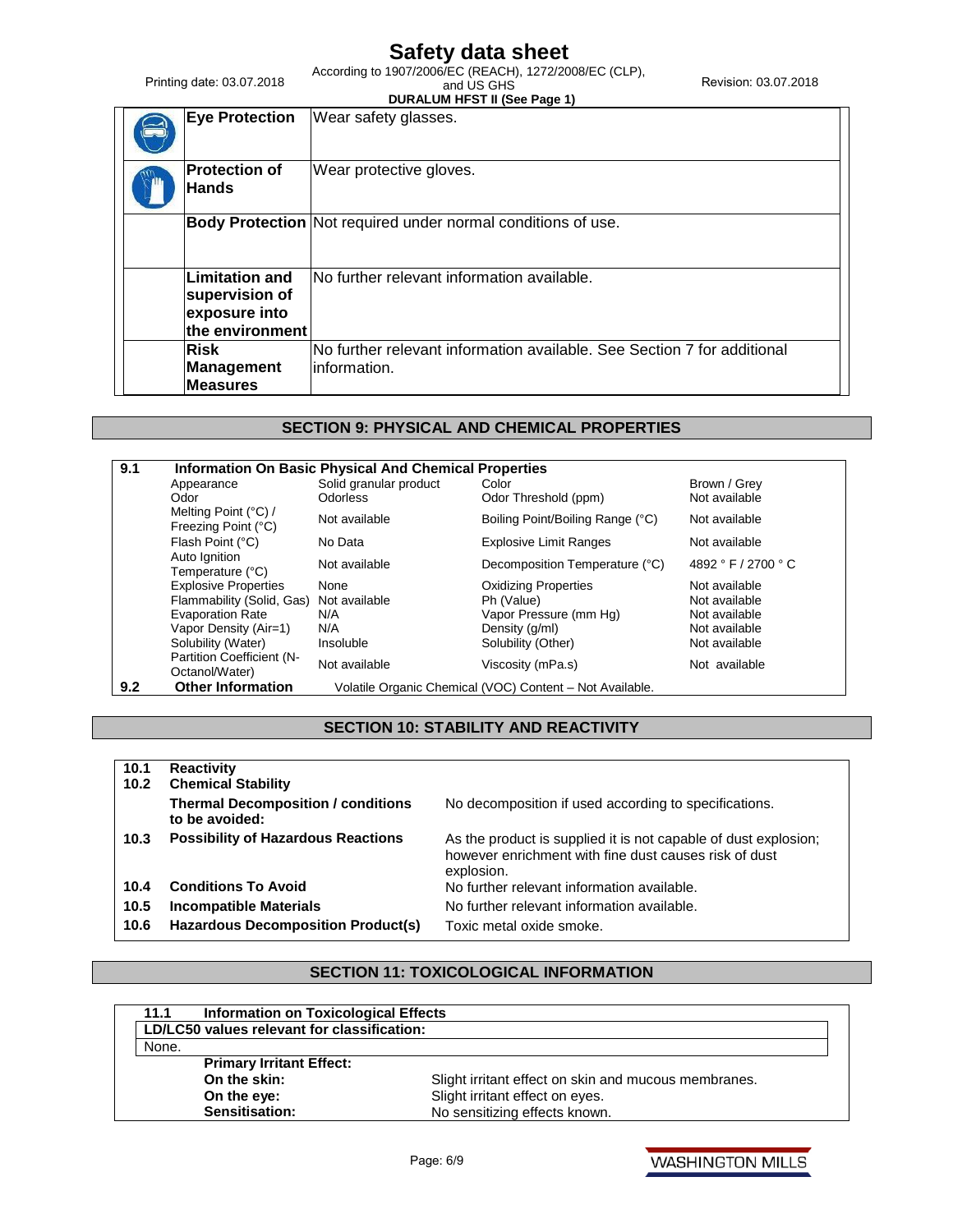Printing date: 03.07.2018

**DURALUM HFST II (See Page 1)**

According to 1907/2006/EC (REACH), 1272/2008/EC (CLP), 2018<br>and US GHS and US Revision: 03.07.2018

**Additional toxicological information: CMR effects (carcinogenity, mutagenicity, and toxicity for reproduction):**

Carcinogen Category 1A

No further relevant information available.

## **SECTION 12: ECOLOGICAL INFORMATION**

| 12.1                            | <b>Toxicity</b>                      | No data                                                                |
|---------------------------------|--------------------------------------|------------------------------------------------------------------------|
|                                 | <b>Aquatic toxicity:</b>             | No further relevant information available.                             |
| 12.2                            | <b>Persistence and Degradability</b> | Inorganic product, is not eliminable from water by means of            |
|                                 |                                      | biological cleaning processes.                                         |
| 12.3                            | <b>Bioaccumulative Potential</b>     | Does not accumulate in organisms.                                      |
| 12.4<br><b>Mobility in Soil</b> |                                      | No further relevant information available.                             |
|                                 |                                      |                                                                        |
|                                 | <b>General notes:</b>                | Generally not hazardous for water. Due to consistence and the          |
|                                 |                                      | low water solubility of the product a bioavailability is not probable. |
|                                 |                                      | Due to available data on eliminability/decomposition and               |
|                                 |                                      | bioaccumulation potential a prolonged damage of the                    |
|                                 |                                      | environment is unlikely.                                               |
| 12.5                            | <b>Results of PBT and vPvB</b>       | <b>PBT:</b> Not applicable.                                            |
|                                 | <b>Assessment</b>                    | vPvB: Not applicable.                                                  |
| 12.6                            | <b>Other Adverse Effects</b>         | No further relevant information available.                             |

## **SECTION 13: DISPOSAL CONSIDERATIONS**

| 13.1 | <b>Waste Treatment Methods</b> |                                                                                                                                                                                                                                                                                                                                                                                                                                              |
|------|--------------------------------|----------------------------------------------------------------------------------------------------------------------------------------------------------------------------------------------------------------------------------------------------------------------------------------------------------------------------------------------------------------------------------------------------------------------------------------------|
|      | <b>Recommendation</b>          | Contact manufacturer for recycling information. Contact waste processors<br>for recycling information. The user of this material has the responsibility to<br>dispose of unused material, residues and containers in compliance with all<br>relevant local, state and federal laws and regulations regarding treatment,<br>storage and disposal for hazardous and nonhazardous wastes. Residual<br>materials should be treated as hazardous. |
|      | <b>Uncleaned Packaging:</b>    |                                                                                                                                                                                                                                                                                                                                                                                                                                              |
|      | <b>Recommendation:</b>         | Packaging may be reused or recycled after cleaning. Disposal must be<br>made according to official regulations.                                                                                                                                                                                                                                                                                                                              |

## **SECTION 14: TRANSPORT INFORMATION**

| Land Transport (ADR/RID) (c)(d)                                               |                                               | Land Transport (Within USA) (b)(d) |                                               |  |
|-------------------------------------------------------------------------------|-----------------------------------------------|------------------------------------|-----------------------------------------------|--|
| <b>UN Number</b>                                                              | None                                          | <b>UN Number</b>                   | None                                          |  |
| Proper Shipping Name                                                          | Not classified as                             | Proper Shipping Name               | Not classified as dangerous for               |  |
|                                                                               | dangerous for transport.                      |                                    | transport.                                    |  |
| Transport Hazard Class(es)                                                    | None                                          | Transport Hazard Class(es)         | None                                          |  |
| Packing Group                                                                 | None                                          | Packing Group                      | None                                          |  |
| Hazard Label(s)                                                               | None                                          | Hazard Label(s)                    | None                                          |  |
| Environmental Hazards                                                         | None                                          | <b>Environmental Hazards</b>       | None                                          |  |
| Special Precautions For User                                                  | None                                          | Special Precautions For User None  |                                               |  |
| Sea Transport (IMDG) (c)                                                      |                                               | Air Transport (ICAO/IATA) (c) (d)  |                                               |  |
| <b>UN Number</b>                                                              | None                                          | <b>UN Number</b>                   | None                                          |  |
| Proper Shipping Name                                                          | Not classified as<br>dangerous for transport. | Proper Shipping Name               | Not classified as dangerous for<br>transport. |  |
| Transport Hazard Class(es)                                                    | None                                          | Transport Hazard Class(es)         | None                                          |  |
| Packing Group                                                                 | None                                          | Packing Group                      | None                                          |  |
| <b>Marine Pollutant</b>                                                       | None                                          | <b>Marine Pollutant</b>            | None                                          |  |
| Special Precautions For User                                                  | None                                          | Special Precautions For User       | None                                          |  |
| (b)- ORM-D may be applicable within the USA for package sizes less than 30kg. |                                               |                                    |                                               |  |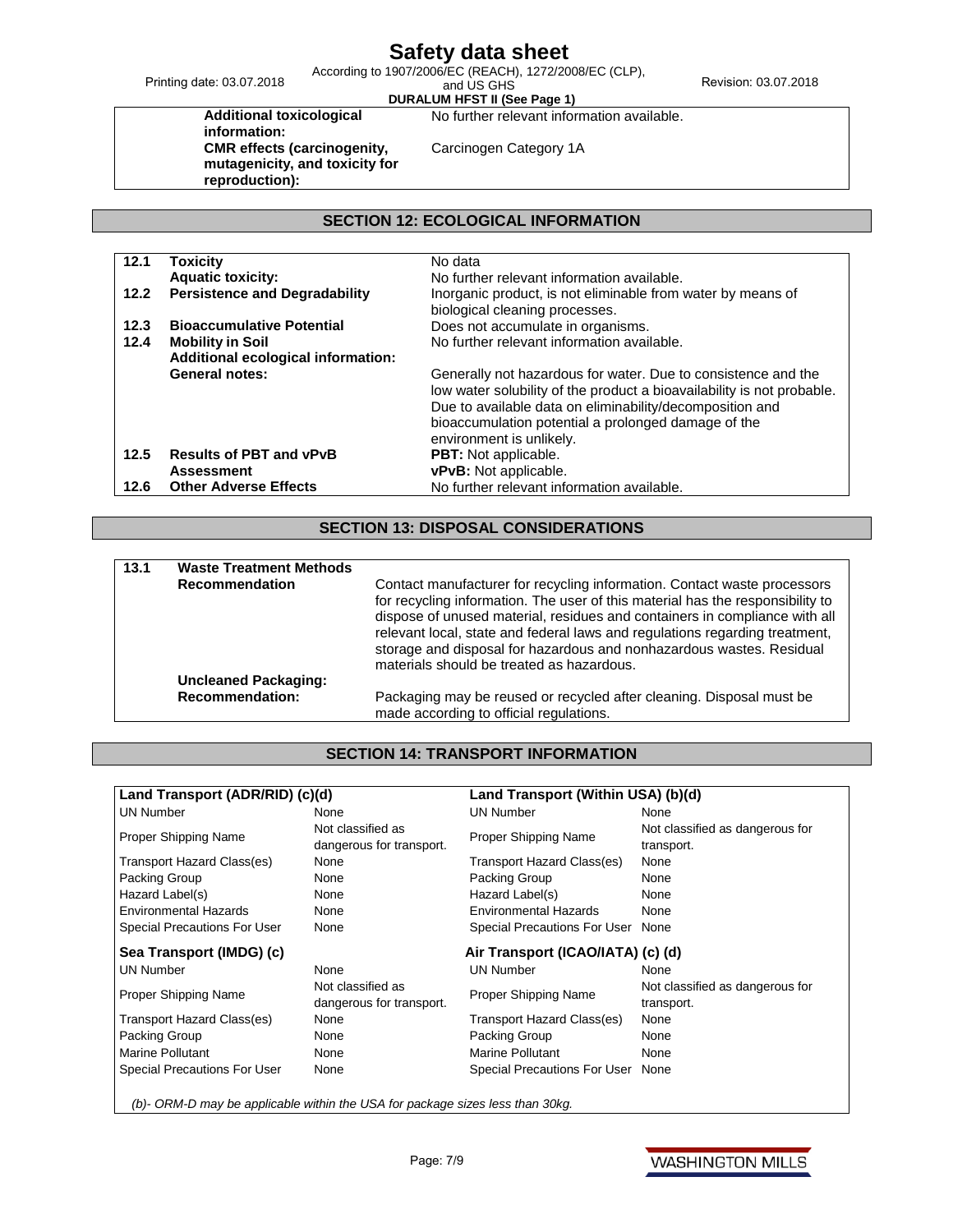Printing date: 03.07.2018

**DURALUM HFST II (See Page 1)**

*(c)– Consult with transport provider.*

*(d)– Check relevant regulations for Special Provisions.*

**Transport in bulk according to Annex II of MARPOL73/78 and the IBC Code**

#### **SECTION 15: REGULATORY INFORMATION**

| Safety, Health And Environmental Regulations/Legislation Specific For The Substance Or Mixture |                                                         |  |  |
|------------------------------------------------------------------------------------------------|---------------------------------------------------------|--|--|
| <b>USA</b>                                                                                     |                                                         |  |  |
| <b>SARA</b>                                                                                    |                                                         |  |  |
| Section 355 (extremely hazardous<br>substances)                                                | None of the ingredients are listed.                     |  |  |
| SARA 313 (Specific toxic chemical listings)                                                    | 1344-28-1 aluminum oxide                                |  |  |
| <b>TSCA (Toxic Substance Control Act)</b><br><b>Proposition 65 (California):</b>               | All ingredients are listed.                             |  |  |
| Chemicals known to cause cancer:                                                               | 14808-60-7 Quartz (SiO2)<br>13463-67-7 titanium dioxide |  |  |
| Chemicals known to cause reproductive<br>toxicity for females:                                 | None of the ingredients are listed.                     |  |  |
| Chemicals known to cause reproductive<br>toxicity for males:                                   | None of the ingredients are listed.                     |  |  |
| Chemicals known to cause developmental<br>toxicity:                                            | None of the ingredients are listed.                     |  |  |
| <b>Carcinogenic Categories</b>                                                                 |                                                         |  |  |
| EPA (Environmental Protection Agency)                                                          | None of the ingredients are listed.                     |  |  |
| IARC (International Agency for Research on<br>Cancer)                                          | 14808-60-7 Quartz (SiO2)<br>13463-67-7 titanium dioxide |  |  |
| Canada                                                                                         |                                                         |  |  |
| Canadian Domestic Substances List (DSL)                                                        | All ingredients are listed.                             |  |  |
| Other regulations, limitations and prohibitive regulations                                     |                                                         |  |  |
| Substances of very high concern (SVHC)<br>according to REACH, Article 57                       | None of the ingredients are listed.                     |  |  |

**15.2 Chemical Safety Assessment** A Chemical Safety Assessment has not been carried out.

#### **SECTION 16: OTHER INFORMATION**

This information is based on our present knowledge. However, this shall not constitute a guarantee for any specific product features and shall not establish a legally valid contractual relationship.

Additional information:

- The accumulation of airborne dust particles may lead to health and safety risks in some cases. The use of good industrial practices will mitigate this risk.
- The health risks from inhalation of dust particles vary; this is due to particle concentration, exposure length, number of exposures and type of particles inhaled. Please read Section 2,4,6,7 and 8 of the SDS to understand these potential risks. Wear personal protective equipment and follow storage and handling procedures to maintain a safe workplace.
- In rare instances, combustible dusts may represent a potential explosion hazard when airborne. This hazard is often associated with organic dust such as foodstuffs and coal, but may also occur with mineral products. While the majority of our products would be considered non-combustible, the overall airborne environment should be considered when determining the need for mitigation from the potential hazard. Consult recognized experts when necessary in order to determine any possible hazard.

Please read the SDS for specific information concerning these hazards, and contact us with any further questions. We appreciate your continued business.

#### **Abbreviations and acronyms:**